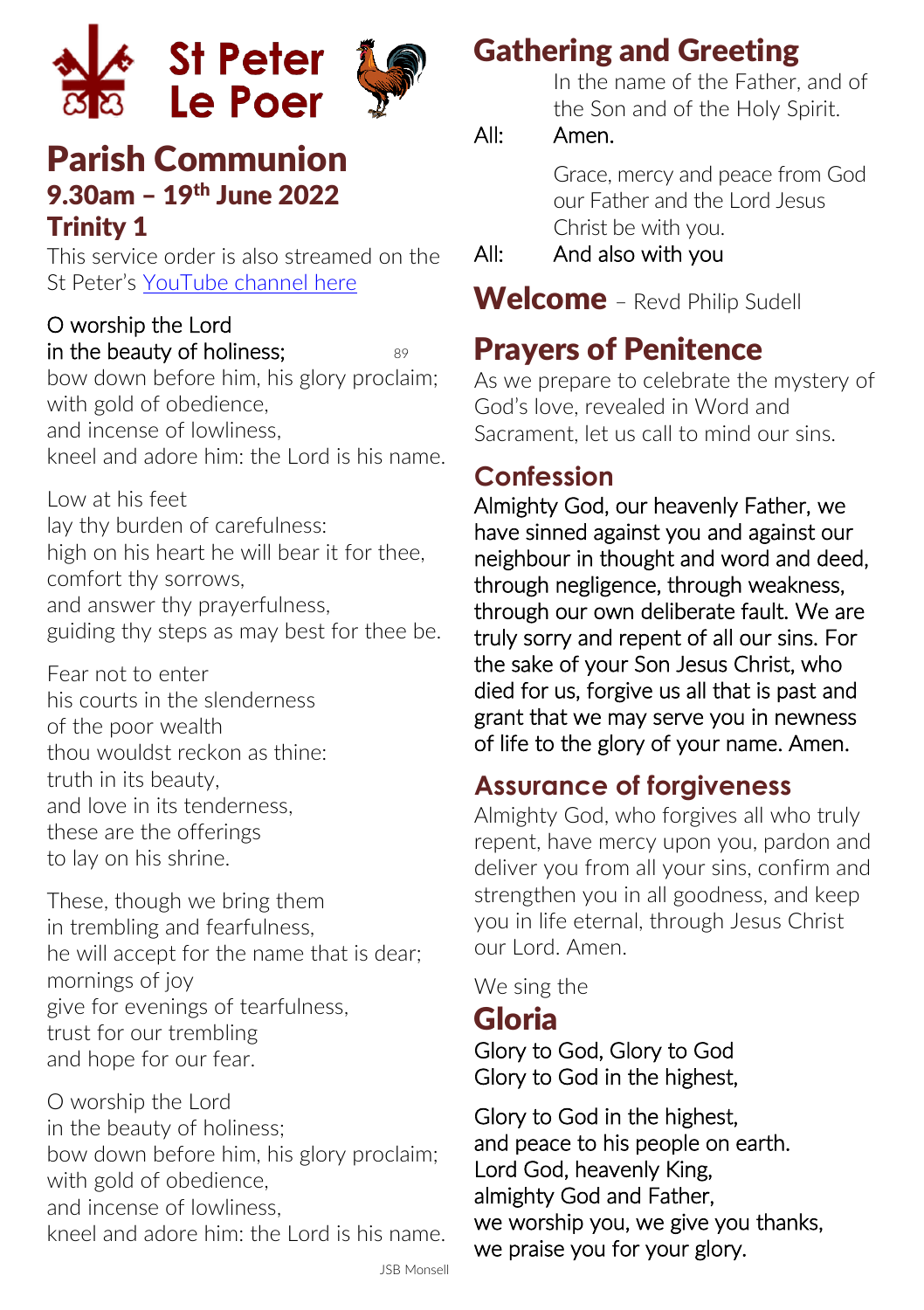Glory to God, Glory to God Glory to God in the highest,

Lord Jesus Christ, only Son of the Father, Lord God, Lamb of God, you take away the sin of the world: have mercy on us; you are seated at the right hand of the Father: receive our prayer. Glory to God, Glory to God Glory to God in the highest,

For you alone are the Holy One, you alone are the Lord, you alone are the Most High, Jesus Christ, with the Holy Spirit, in the glory of God the Father. Glory to God, Glory to God Glory to God in the highest.

## The Collect

A moment of silence is kept. The minister says the opening prayer set for the day.

O God, the strength of all those who put their trust in you, mercifully accept our prayers and, because through the weakness of our mortal nature we can do no good thing without you, grant us the help of your grace, that in the keeping of your commandments we may please you both in will and deed; through Jesus Christ your Son our Lord, who is alive and reigns with you, in the unity of the Holy Spirit, one God, now and for ever. All: Amen.

# The Liturgy of the Word

#### Old Testament Reading Isaiah 65:1-9

'I revealed myself to those who did not ask for me; I was found by those who did not seek me.

To a nation that did not call on my name, I said, "Here am I, here am I."

 $2$  All day long I have held out my hands to an obstinate people, who walk in ways

not good, pursuing their own imaginations  $-3a$  people who continually provoke me to my very face, offering sacrifices in gardens and burning incense on altars of brick; <sup>4</sup> who sit among the graves and spend their nights keeping secret vigil; who eat the flesh of pigs, and whose pots hold broth of impure meat: <sup>5</sup> who say, "Keep away; don't come near me, for I am too sacred for you!" Such people are smoke in my nostrils, a fire that keeps burning all day. 6 'See, it stands written before me; I will not keep silent but will pay back in full; I will pay it back into their laps  $-7$  both your sins and the sins of your ancestors,' says the Lord. 'Because they burned sacrifices on the mountains and defied me on the hills. I will measure into their laps the full payment for their former deeds.' <sup>8</sup> This is what the Lord says: 'As when juice is still found in a cluster of grapes and people say, "Don't destroy it, there is still a blessing in it," so will I do on behalf of my servants; I will not destroy them all. <sup>9</sup> I will bring forth descendants from Jacob, and from Judah those who will possess my mountains; my chosen people will inherit them, and there will my servants live.

Reader: This is the word of the Lord. All: Thanks be to God.

### Psalm

#### Psalm 22.19-28 My God, my God, why have you forsaken me?

 $19$  Be not far from me, O Lord; • you are my strength; hasten to help me. <sup>20</sup> Deliver my soul from the sword,  $\bullet$  my poor life from the power of the dog. <sup>21</sup> Save me from the lion's mouth, from the horns of wild oxen. • You have answered me!

My God, my God, why have you forsaken me?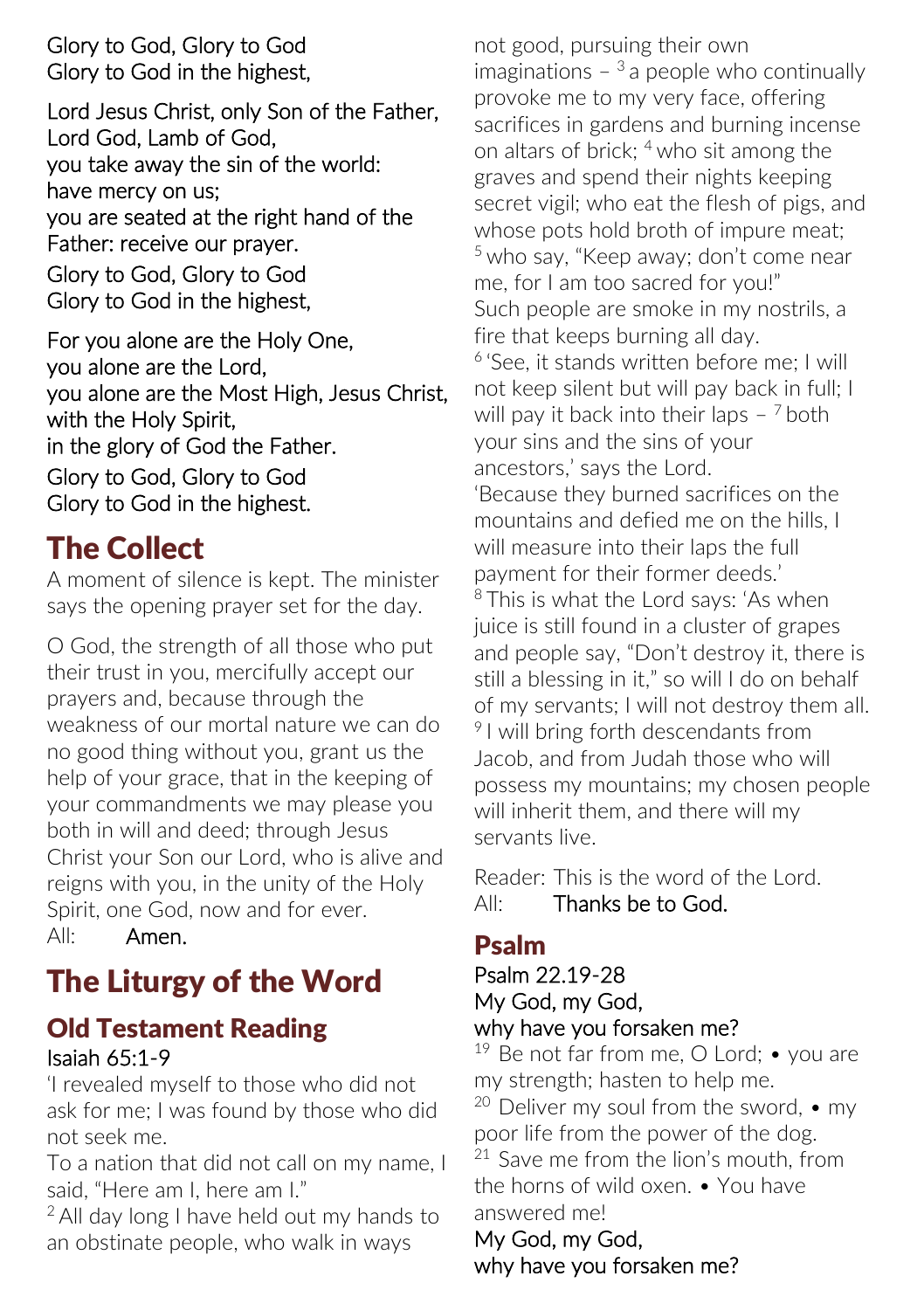$22$  I will tell of your name to my people;  $\bullet$ in the midst of the congregation will I praise you.

<sup>23</sup> Praise the Lord, you that fear him:  $\bullet$  O seed of Jacob, glorify him; stand in awe of him, O seed of Israel.

#### My God, my God, why have you forsaken me?

<sup>24</sup> For he has not despised nor abhorred the suffering of the poor; neither has he hidden his face from them; • but when they cried to him he heard them.

#### My God, my God, why have you forsaken me?

 $25$  From you comes my praise in the great congregation; • I will perform my vows in the presence of those that fear you. <sup>26</sup> The poor shall eat and be satisfied:  $\bullet$ those who seek the Lord shall praise him; their hearts shall live for ever.

#### My God, my God, why have you forsaken me?

<sup>27</sup> All the ends of the earth shall remember and turn to the Lord, • and all the families of the nations shall bow before him.

28 For the kingdom is the Lord's • and he rules over the nations.

My God, my God, why have you forsaken me?

### **New Testament Reading** Galatians 3:23-29

<sup>23</sup> Before the coming of this faith, we were held in custody under the law, locked up until the faith that was to come would be revealed. <sup>24</sup> So the law was our guardian until Christ came that we might be justified by faith. <sup>25</sup> Now that this faith has come, we are no longer under a guardian.

<sup>26</sup> So in Christ Jesus you are all children of God through faith, <sup>27</sup> for all of you who were baptised into Christ have clothed yourselves with Christ. <sup>28</sup> There is neither Jew nor Gentile, neither slave nor free,

nor is there male and female, for you are all one in Christ Jesus. <sup>29</sup> If you belong to Christ, then you are Abraham's seed, and heirs according to the promise.

Reader: This is the word of the Lord.

#### All: Thanks be to God.

## **Gospel**

The Lord be with you.

All: And also with you.

Hear the Gospel of our Lord Jesus Christ according to John.

### All: Glory to you, O Lord.

## John 9:1-7

As he went along, he saw a man blind from birth. <sup>2</sup> His disciples asked him, 'Rabbi, who sinned, this man or his parents, that he was born blind?' 3 'Neither this man nor his parents sinned,' said Jesus, 'but this happened so that the works of God might be displayed in him. <sup>4</sup> As long as it is day, we must do the works of him who sent me. Night is coming, when no one can work. <sup>5</sup> While I am in the world, I am the light of the world.'

 $6$  After saying this, he spat on the ground, made some mud with the saliva, and put it on the man's eyes. <sup>7</sup> 'Go,' he told him, 'wash in the Pool of Siloam' (this word means 'Sent'). So the man went and washed, and came home seeing.

This is the Gospel of the Lord.

### All: Praise to you, O Christ.

**Sermon** - Revd Philip Sudell *Written that you may believe*

*6. As long as it is day...*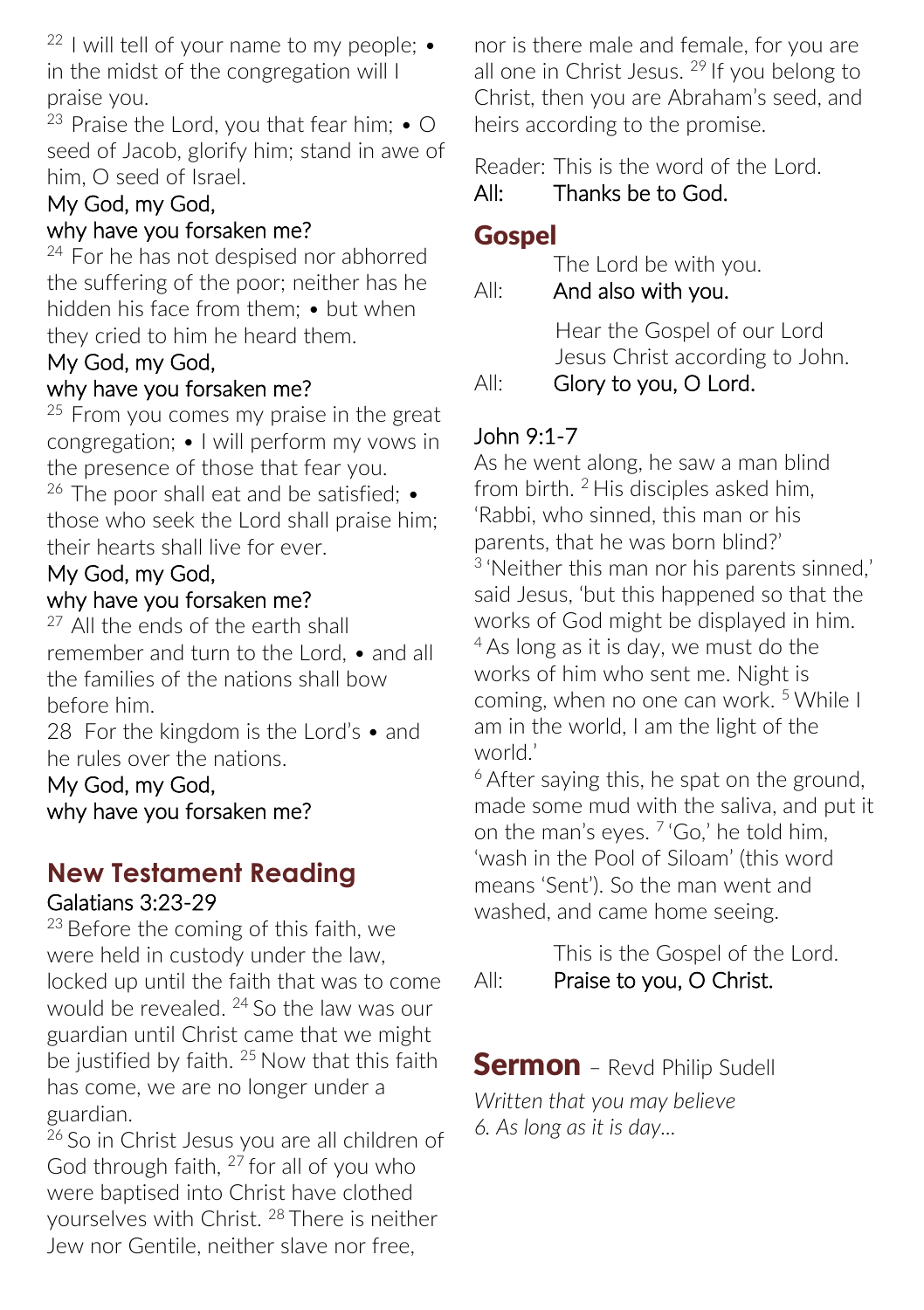## Profession of Faith

We believe in one God. the Father, the Almighty, maker of heaven and earth, of all that is, seen and unseen.

We believe in one Lord, Jesus Christ, the only Son of God, eternally begotten of the Father, God from God, Light from Light, true God from true God, begotten, not made, of one Being with the Father; through him all things were made. For us and for our salvation he came down from heaven, was incarnate from the Holy Spirit and the Virgin Mary and was made man.

For our sake he was crucified under Pontius Pilate; he suffered death and was buried.

On the third day he rose again in accordance with the Scriptures; he ascended into heaven and is seated at the right hand of the Father.

He will come again in glory to judge the living and the dead, and his kingdom will have no end.

We believe in the Holy Spirit, the Lord, the giver of life, who proceeds from the Father and the Son, who with the Father and the Son is worshipped and glorified, who has spoken through the prophets. We believe in one holy catholic and

apostolic Church. We acknowledge one baptism for the

forgiveness of sins. We look for the resurrection of the dead,

and the life of the world to come. Amen.

# **Prayers of Intercession**

This response may be used:

Lord, in your mercy. Hear our prayer.

And at the end:

#### Merciful Father,

Accept these prayers for the sake of your Son, our Saviour Jesus Christ. Amen.

## The Liturgy of the Sacrament

### The Peace

Christ is our peace. He has reconciled us to God in one body by the cross. We meet in his name and share his peace. The peace of the Lord be always with you.

#### All: And also with you.

The bread and wine are brought to the Lord's Table

#### All who love and serve your city, 373 (tune 24)

all who bear its daily stress, all who cry for peace and justice, all who curse and all who bless:

In your day of loss and sorrow, in your day of helpless strife, honour, love and peace retreating, seek the Lord who is your life

In your day of wealth and plenty, wasted work and wasted play, call to mind the word of Jesus, "I must work while it is day."

For all days are days of judgment, and the Lord is waiting still, drawing near to those that spurn him, offering peace from Calvary's hill.

Risen Lord, shall still the city be the city of despair? Come today, our judge, our glory. Be its name "The Lord is there!"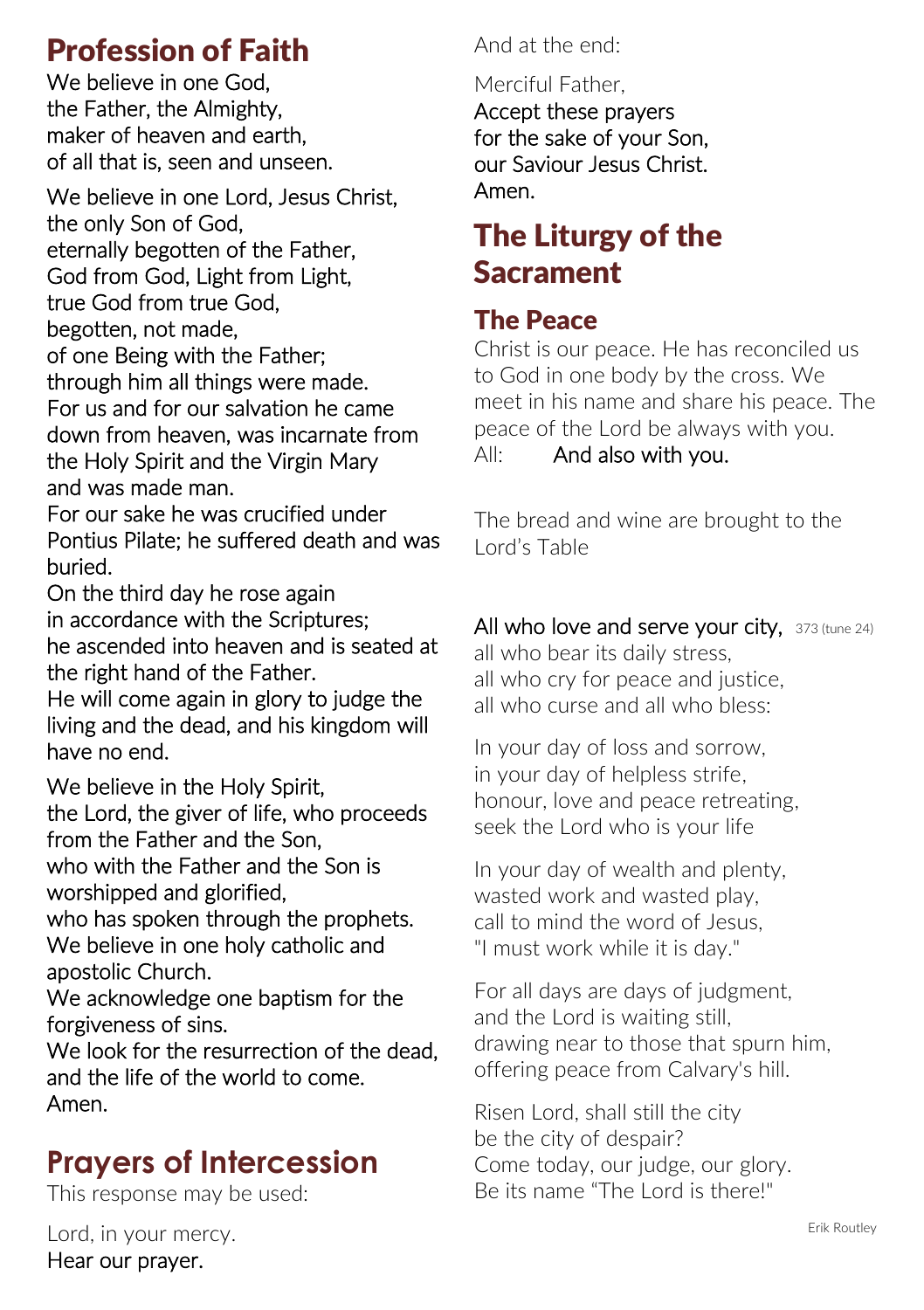## **The Eucharistic Prayer**

The Lord be with you. All: And also with you. Lift up your hearts. All: We lift them to the Lord. Let us give thanks to the Lord our God

#### All: It is right to give thanks and praise.

It is truly right and just, our duty and our salvation, always and everywhere to give you thanks, holy Father, almighty and eternal God. From sunrise to sunset this day is holy, for Christ has risen from the tomb and scattered the darkness of death with light that will not fade. This day the risen Lord walks with your gathered people, unfolds for us your word, and makes himself known in the breaking of the bread. And though the night will overtake this day you summon us to live in endless light, the never-ceasing sabbath of the Lord. And so, with choirs of angels and with all the heavenly host, we proclaim your glory and join their unending song of praise:

Holy, holy, holy Lord, God of power and might, heaven and earth are full of your glory. Hosanna in the highest. Blessed is he who comes in the name of the Lord. Hosanna in the highest.

Accept our praises, heavenly Father, through your Son our Saviour Jesus Christ, and as we follow his example and obey his command, grant that by the power of your Holy Spirit these gifts of bread and wine may be to us his body and his blood; who, in the same night that he was betrayed, took bread and gave you thanks; he broke it and gave it to his disciples, saying: Take, eat; this is my body which is given for you; do this in remembrance of me.

In the same way, after supper he took the cup and gave you thanks; he gave it to them, saying: Drink this, all of you; this is my blood of the new covenant, which is shed for you and for many for the forgiveness of sins. Do this, as often as you drink it, in remembrance of me. Therefore, heavenly Father, we remember his offering of himself made once for all upon the cross; we proclaim his mighty resurrection and glorious ascension; we look for the coming of your kingdom, and with this bread and this cup we make the memorial of Christ your Son our Lord.

Great is the mystery of faith.

#### All: Christ has died, Christ is risen, Christ will come again.

Accept through him, our great high priest, this our sacrifice of thanks and praise, and as we eat and drink these holy gifts in the presence of your divine majesty, renew us by your Spirit, inspire us with your love and unite us in the body of your Son, Jesus Christ our Lord.

Through him, and with him, and in him, in the unity of the Holy Spirit, with all who stand before you in earth and heaven, we worship you, Father almighty, in songs of everlasting praise:

All: Blessing and honour and glory and power be yours for ever and ever. Amen.

## The Lord's Prayer

Let us pray with confidence as our Saviour has taught us.

Our Father, who art in heaven, hallowed be thy name; thy kingdom come; thy will be done; on earth as it is in heaven. Give us this day our daily bread. And forgive us our trespasses, as we forgive those who trespass against us. And lead us not into temptation;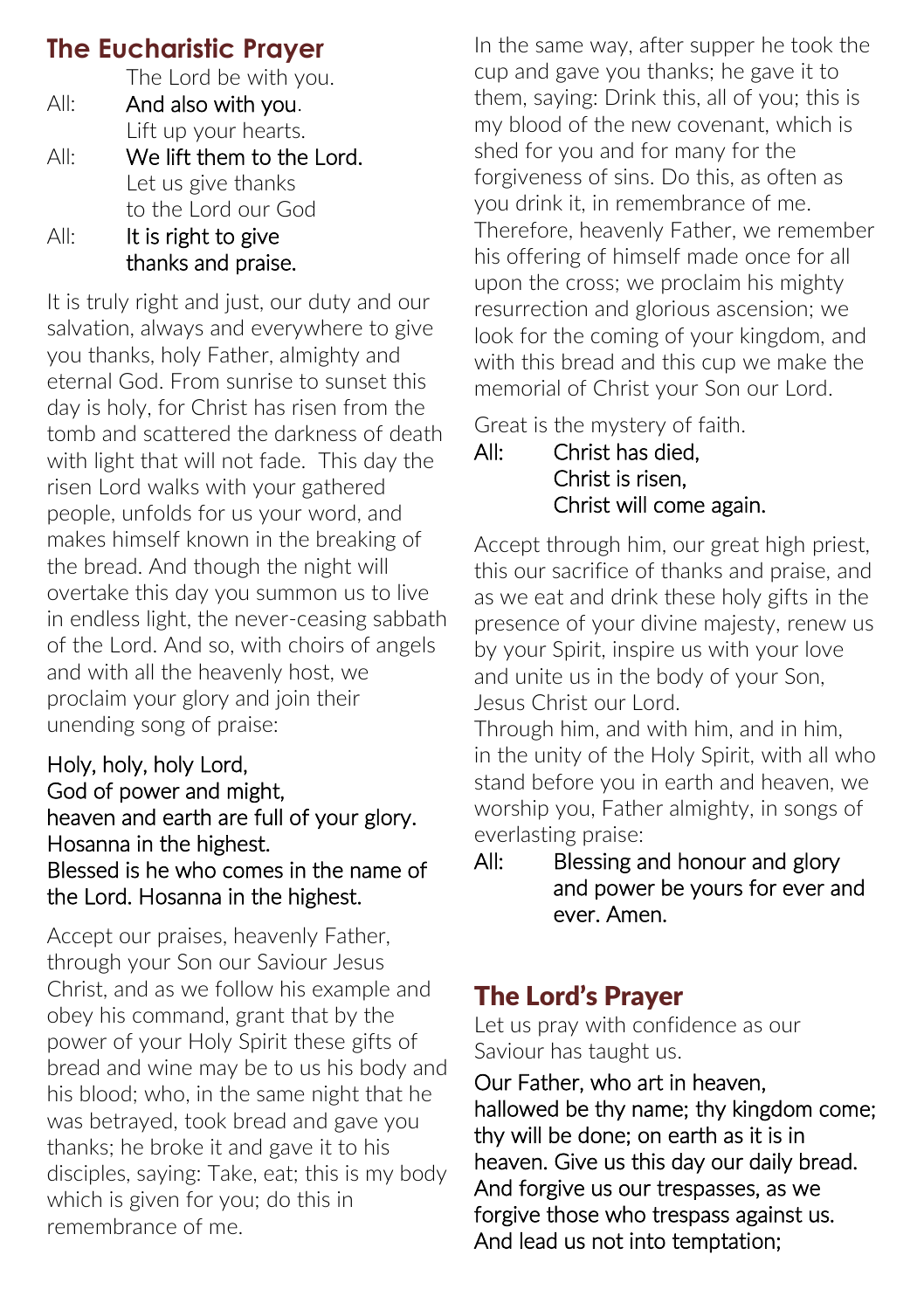but deliver us from evil. For thine is the kingdom, the power and the glory, for ever and ever. Amen.

### The Breaking of Bread

We break this bread to share in the body of Christ.

All: Though we are many, we are one body, because we all share in one bread.

### Agnus Dei

Lamb of God, you take away the sin of the world, have mercy on us. Lamb of God, you take away the sin of the world, have mercy on us. Lamb of God, you take away the sin of the world, grant us peace.

### **The Giving of Communion**

Draw near with faith. Receive the body of our Lord Jesus Christ which he gave for you, and his blood which he shed for you. Eat and drink in remembrance that he died for you, and feed on him in your hearts by faith with thanksgiving.

### **Prayer after Communion**

Father of all, we give you thanks and praise, that when we were still far off you met us in your Son and brought us home. Dying and living, he declared your love, gave us grace, and opened the gate of glory. May we who share Christ's body live his risen life; we who drink his cup bring life to others; we whom the Spirit lights give light to the world. Keep us firm in the hope you have set before us, so we and all your children shall be free, and the whole earth live to praise your name; through Christ our Lord. Amen.

## Blessing

The Lord bless you and watch over you, the Lord make his face shine upon you and be gracious to you, the Lord look kindly on you and give you peace; and the blessing of God Almighty, the Father, the Son and the Holy Spirit, be among you and remain with you always.

All: Amen

### **Dismissal**

Go in the peace of Christ.

All: Thanks be to God.

#### All my hope on God is founded; 368

he doth still my trust renew. Me through change and chance he guideth, only good and only true. God unknown, he alone calls my heart to be his own.

Human pride and earthly glory, sword and crown betray his trust; what with care and toil he buildeth tower and temple, fall to dust. But God's power, hour by hour, is my temple and my tower.

Daily doth th' Almighty giver bounteous gifts on us bestow; his desire our soul delighteth, pleasure leads us where we go. Love doth stand at his hand; joy doth wait on his command.

Still from earth to God eternal sacrifice of praise be done, high above all praises praising for the gift of Christ his Son. Christ doth call one and all: ye who follow shall not fall.